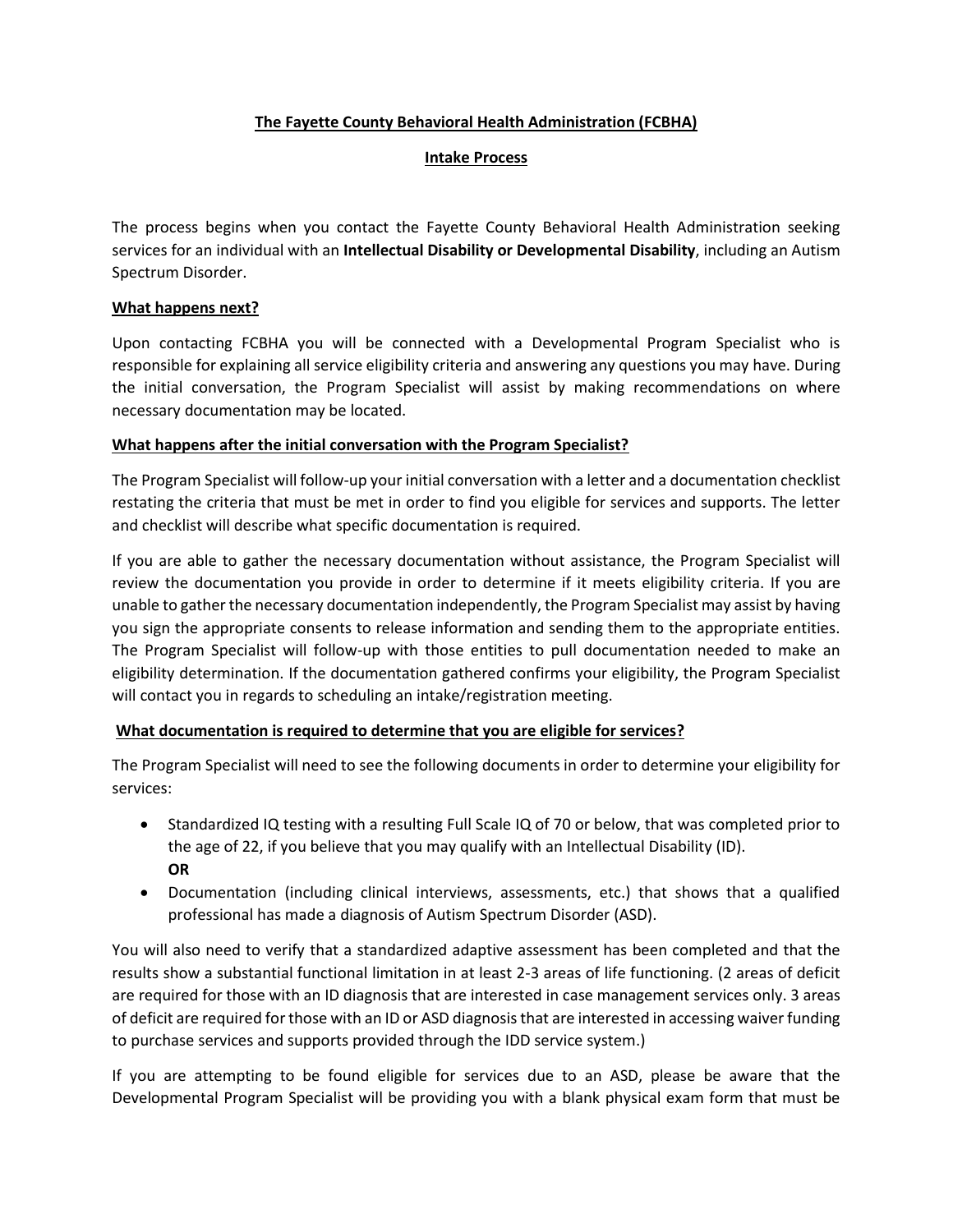completed by your physician prior to enrollment. The physician must identify that you meet criteria for an Intermediate Care Facility (ICF/ORC), in order for you to access services within the home and community setting. An ICF is a segregated Medicaid-funded setting in which nearly all of an individual's habilitation, medical, nutritional, and therapeutic needs are met in one place. This is the institutional placement that is "waived" when an individual chooses an ID Waiver.

# **What happens at the intake/registration meeting?**

At this meeting the following occurs:

- Services are explained and your service interest is explored
- You will indicate your preference for service delivery (home/community services or Intermediate Care Facility (ICF-ID or ICF-ORC).
- Information regarding your Due Process Rights and Fair Hearing Appeal will be explained and provided.
- Choice will be explained in terms of SCO and Providers
- A Family Guide to Individual Support Plans will be provided.
- Information on Everyday Lives will be provided.
- Information on Charting the LifeCourse will be provided.
- A list of Community Resources (attached) will be provided.
- Information on Life Sharing services will be provided.
- Information on Independent Monitoring for Quality (IM4Q) will be provided.
- Information on the Bureau of Autism/Adult Autism Waiver application process will be provided if applicable (individuals with an ASD diagnosis).
- Copies of your Birth Certificate, Social Security card, Medical Assistance card, Medicare card (if applicable) will be collected as well
- Information on the available ID Waivers including eligibility, services, and limitations
- Your questions are answered

## **What happens if the documentation that I provide, does not meet criteria for eligibility?**

If the documentation provided during the initial referral process does not clearly confirm eligibility, the Program Specialist will contact you, informing you of the issues and will make suggestions on necessary next steps, such as a re-evaluation, so that a clear determination may be made.

If the documentation confirms that you do not meet eligibility criteria, you will be contacted via telephone and by mail of this determination, with an explanation as to why you were determined ineligible for services.

## **I was found eligible and participated in my intake/registration meeting, what happens now?**

After the Program Specialist meets with you, shares all necessary information, and completes all necessary paperwork, they will forward your information to the Supports Coordination Organization (SCO) of your choice for acceptance.

The accepting SCO will assign a Supports Coordinator (SC), based upon multiple criteria. An SC may be assigned based up on your age, geographic location, funding source, or simply based upon case load availability of an SC.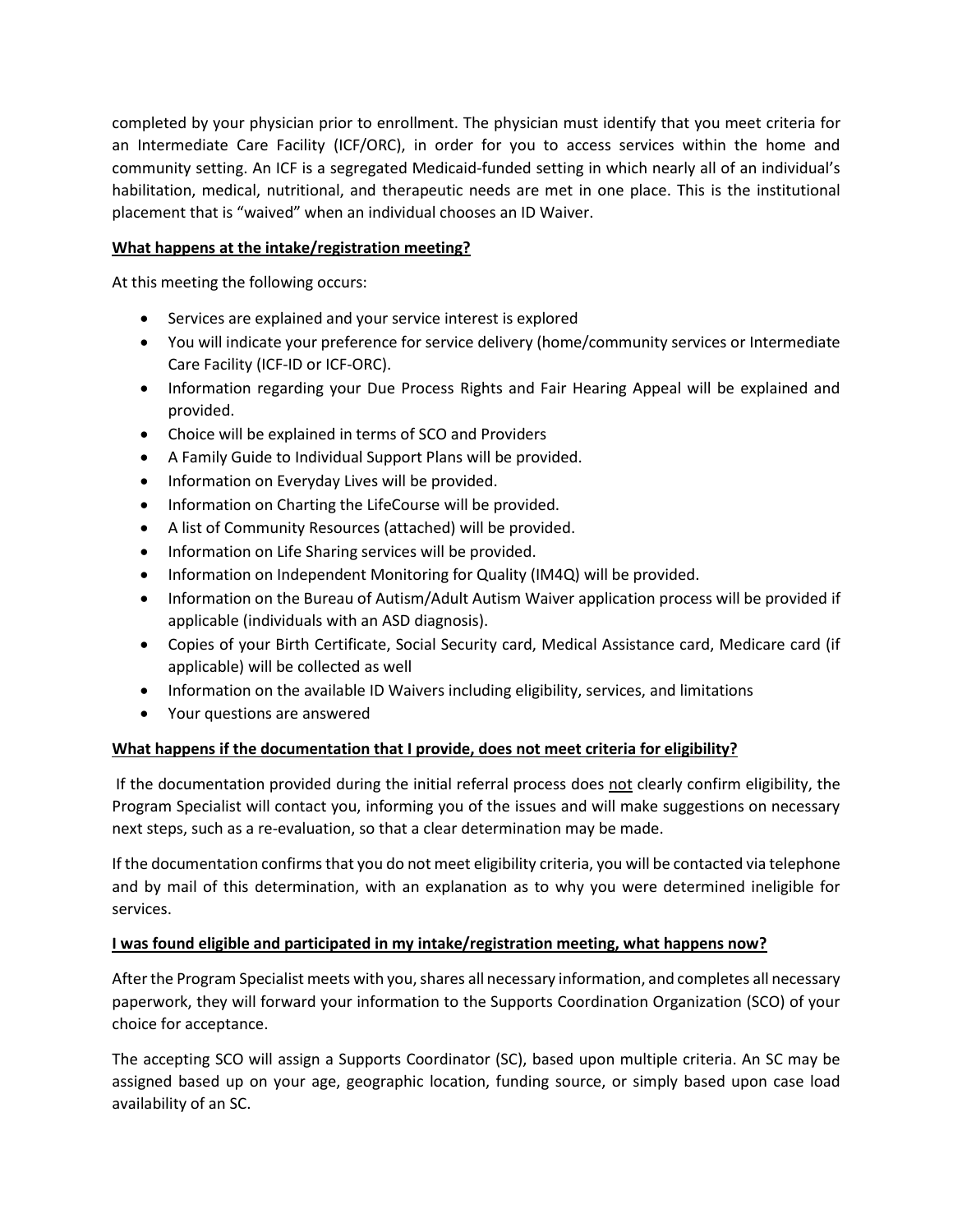The SC will reach out to you via an introduction letter that will provide their contact information. They will also contact you via telephone in order to introduce themselves and to schedule a Plan Creation meeting.

### **What will happen at this "Plan Creation" meeting with my new Supports Coordinator?**

The assigned SC will meet with you at a location of your choosing and will begin to gather information about you for the development of your Individual Support Plan (ISP). In 2000, ODP established the need to standardize one plan to be used across the Commonwealth that would meet federal and state regulations. With having one plan being used, it allowed for the collection of consistent data. The ISP process involves collaboration between you, your family/guardian/advocate, and other people important to you. During this information gathering process, it is important to have people present who know you best and will offer rich and detailed information about you and your needs. Information gathered should mirror the core values of Everyday Lives and should reflect your personal preferences, such as your communication needs, what's important to you, your desired activities, etc.

A completed plan should provide a means of achieving outcomes important to you, integrating natural supports as well as funded supports. The ISP is the working document the team agrees upon to capture your needs, wants, and hopes, so that you may have an everyday life.

During the Plan Creation meeting, your SC will complete a Prioritization of Urgency of Need for Services (PUNS). A PUNS is a tool used to gather information about the needs of a person who has requested Intellectual Disabilities/Autism services. It identifies the supports and services a person is currently receiving, whether they are provided by family, community resources, private insurance, a school district, or within the Intellectual Disabilities service system.

The PUNS also identifies any supports as well as unmet needs the person may have. An unmet need may be classified as either: Emergency, Critical or Planning.

## **What happens after the Plan Creation meeting?**

Your SC will enter your completed information from the PUNS form into the Home and Community Services Information System (HCSIS). Your SC will print out a copy of the HCSIS PUNS and mail it to you with a letter within approximately one week of the meeting. You should look at the PUNS form you receive in the mail to make sure it accurately lists what you need.

The letter will have information about your rights and a disagreement form that should be used if you don't agree with the information on the PUNS form. Your SC will begin to write the ISP based upon the information that was gathered at the Plan Creation meeting and any subsequent visits or conversations.

#### **How long will I have to wait for services and supports?**

The most important thing that determines when you receive services is the availability of funding in Fayette County and the urgency of your need. Counties prioritize funding based on urgency of need, availability of services to meet these needs, and availability of funding. People already enrolled in waivers must have all their needs met before the County/Administrative Entity can enroll new people. It is important to remember that the Waiting List is not like a bakery or deli line where each person has a number. The County/Administrative Entity matches available resources with individual needs to determine who gets services and when. People in Emergency will have priority, but may still have to wait.